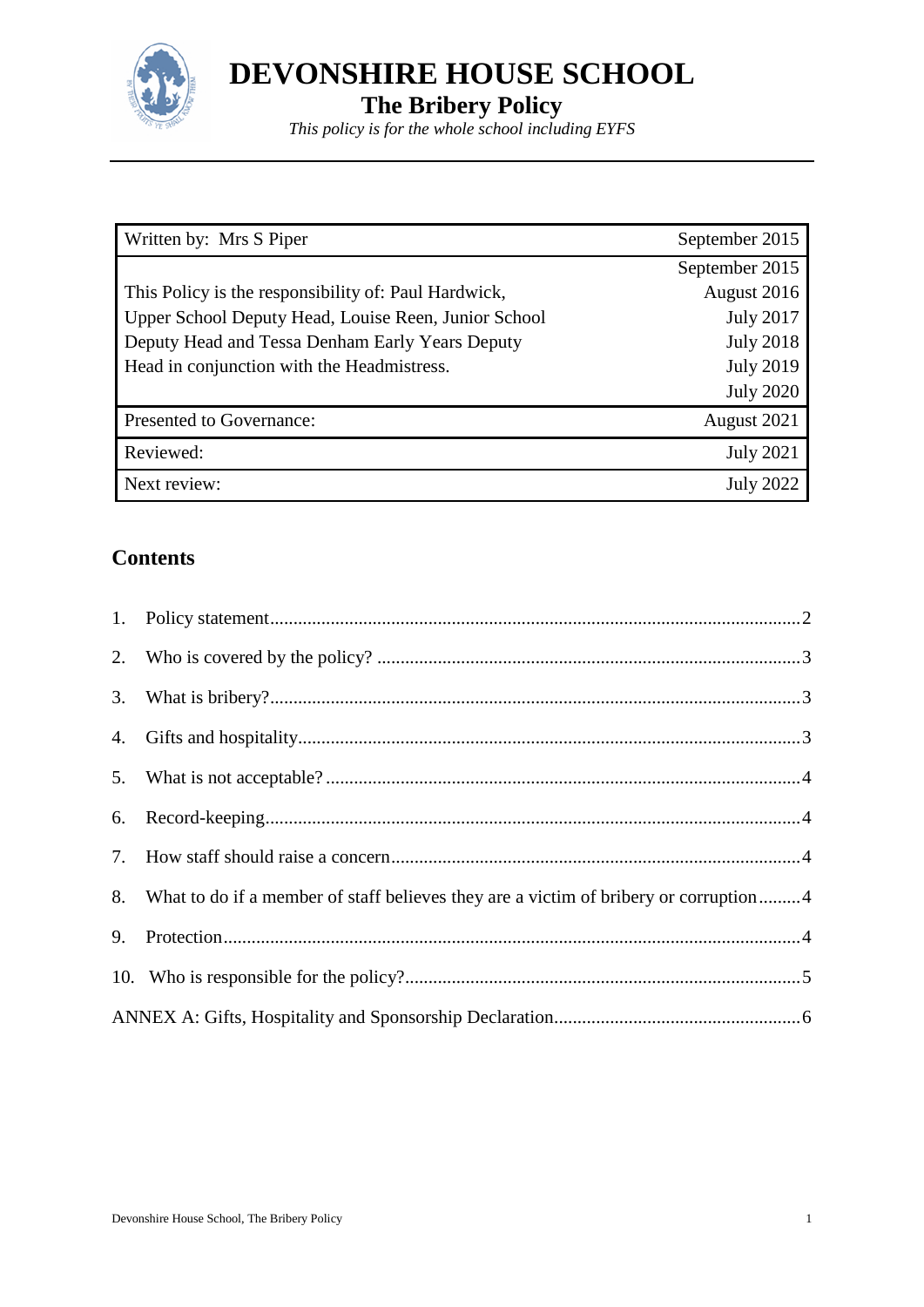# <span id="page-1-0"></span>**1. Policy statement**

- 1.1 D.H.S has the policy to conduct all of its business in an honest and ethical manner and to act in good faith. The School takes a zero-tolerance approach to bribery and corruption and is committed to acting professionally, fairly and with integrity in all its business dealings and relationships wherever it operates and implementing and enforcing effective systems to counter bribery.
- 1.2 The school will uphold all laws relevant to countering bribery and corruption in all the jurisdictions in which it operates. However, it remains bound by the laws of the UK, including the Bribery Act 2010, in respect of its conduct both at home and abroad.
- 1.3 The purpose of this policy is to:
	- a) Set out The Schools responsibilities, and of those working for the School, in observing and upholding its position on bribery and corruption; and
	- b) Provide information and guidance to those working for the School on how to recognise and deal with bribery and corruption issues.
- 1.4 Bribery and corruption are punishable for individuals by up to ten years' imprisonment and if the School is found to have taken part in corruption the School could face an unlimited fine, be excluded from tendering for public contracts and face damage to its reputation. It therefore takes its legal responsibilities very seriously.
- 1.5 The School has identified the following are particular risks for its business:
	- a) Accepting payment or donation in return for securing a place for a particular child or appointment of a particular child to a position within the School, without following the School's usual admissions and appointment procedures;
	- b) Accepting an invitation from a supplier or a parent to attend an event as their guest where the supplier or parent intends to secure an improper advantage (in this case, the offence would be committed by the supplier or parent although there is a reputational risk to the School. If the member of staff acted improperly as a result, the member of staff would also have committed an offence);
	- c) Accepting a lavish gift or gifts which induce someone to favour one particular pupil over others;
	- d) Accepting a charitable donation from a business tendering for a contract with the school or its subsidiaries or favouring donors when choosing suppliers;
	- e) Accepting personal gifts or stock personally from suppliers of products in order to induce the School to choose to keep them as a supplier;
- 1.6 To address those risks the School has:
	- a) Ensured the senior leadership team of the School are aware of the legislation and appointed the Headmistress as the officer in charge of compliance with the legislation on a day to day basis.
	- b) Communicated this policy to all staff.
	- c) Posted this bribery policy to the School website to communicate the policy to current and potential parents, suppliers and business partners.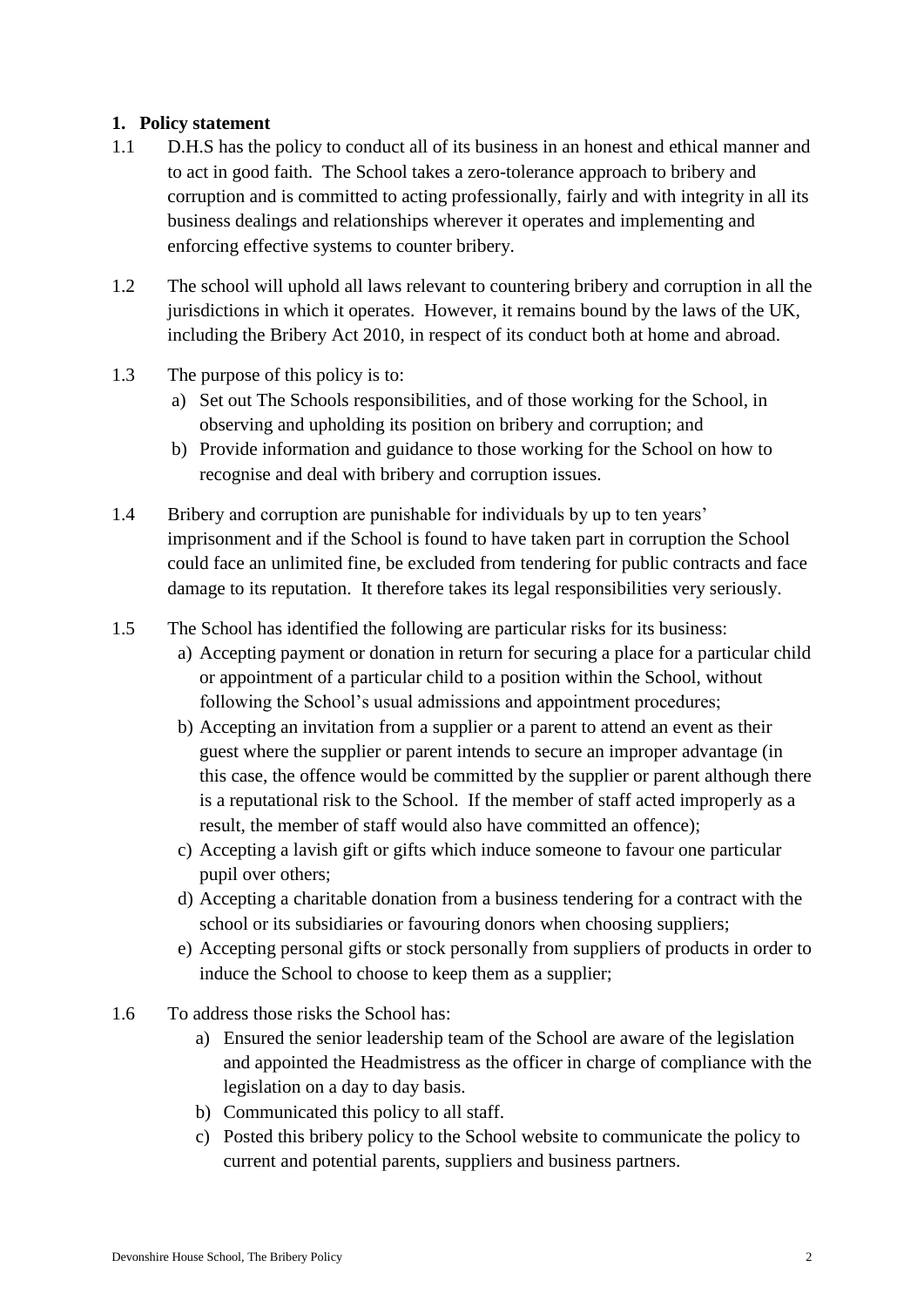- d) Amended the School policy on whistleblowing and public disclosure to ensure it refers to the bribery act;
- e) Added bribery to the list of offences that may constitute gross misconduct (with the potential for dismissal) for members of staff.
- 1.7 In this policy, third party means any individual or organisation a member of staff comes into contact with during the course of their work for the School, and includes actual and potential clients – typically parents and users of the school facilities, other customers, suppliers, distributors, business contacts, agents and advisers.

# <span id="page-2-0"></span>**2. Who is covered by the policy?**

The policy applies to all individuals working at all levels and grades, including senior managers, employees (whether permanent, fixed-term or temporary),

# <span id="page-2-1"></span>**3. What is bribery?**

A bribe is an inducement or reward offered, promised or provided in order to gain any improper commercial, contractual, regulatory or personal advantage.

# <span id="page-2-2"></span>**4. Gifts and hospitality**

- 4.1 This policy does not prohibit normal and appropriate hospitality (given and received) to or from third parties.
- 4.2 There is no need for staff to seek prior approval from the Headmistress for hospitality events that appear in the school calendar (e.g. drinks for parents,) as these have already been approved by the SLT who are satisfied that they meet the necessary requirements under the relevant legislation.
- 4.3 The giving or receipt of gifts is not prohibited, if the following requirements are met:
	- a) It is not made with the intention of influencing a third party to obtain or retain business or a business advantage, or to reward the provision or retention of business or a business advantage, or in explicit or implicit exchange for favours or benefits;
	- b) It complies with the law;
	- c) It is appropriate in the circumstances. For example, in the UK it is customary for gifts to be given at Christmas time;
	- d) Taking into account the reason for the gift, it is not expensive or valuable
	- e) It is given openly, not secretly.
- 4.4 Specifically, the School acknowledge that parents and pupils may choose to provide teachers and other staff with modest gifts including inter alia, bottles of wine, books and vouchers. Where the estimated value of an individual item exceeds  $£50$  these should be recorded (see below) but are unlikely to be of any concern under the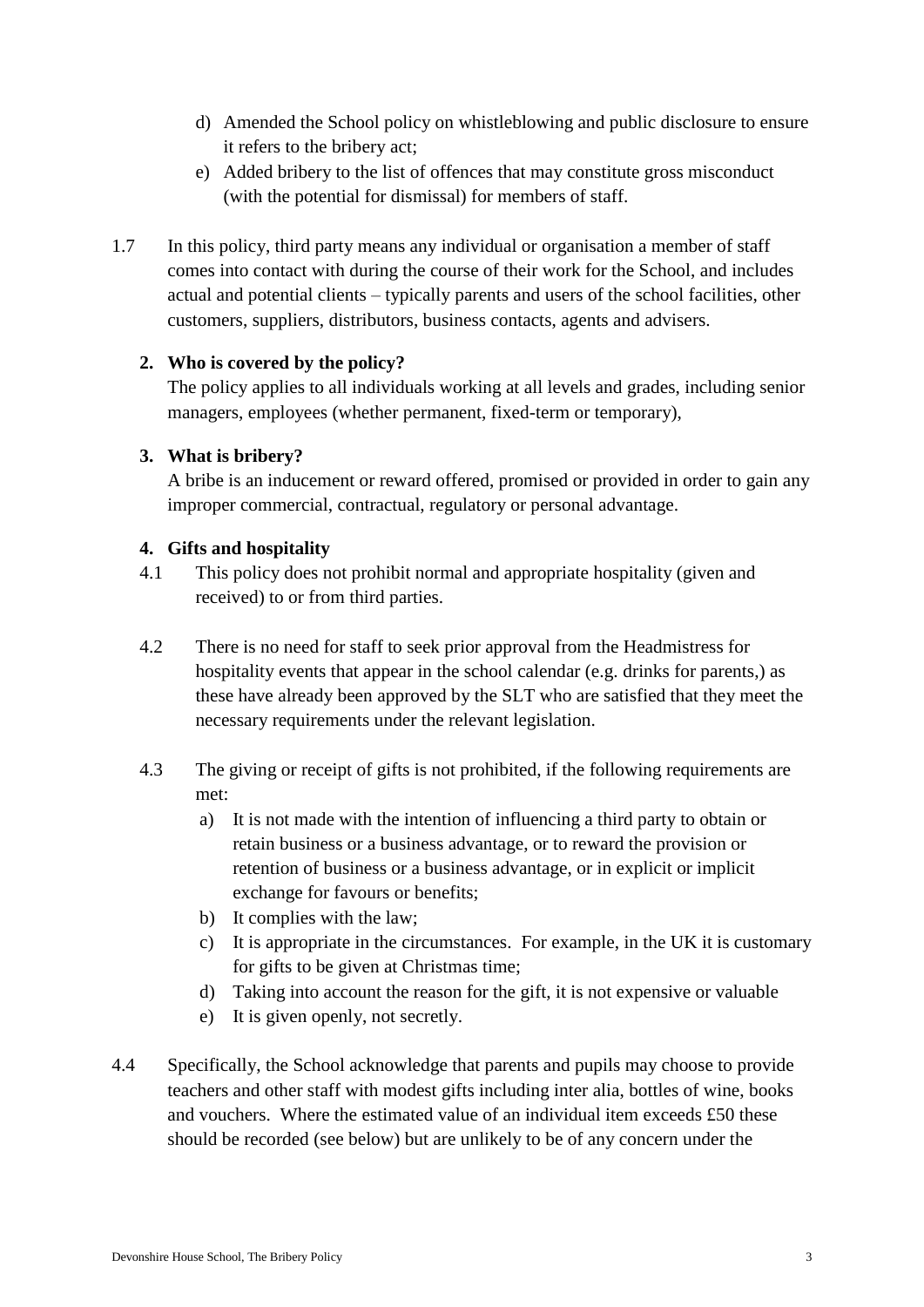Bribery Act 2010 unless these value is significant in which case, the member of staff should consult the Headmistress.

## <span id="page-3-0"></span>**5. What is not acceptable?**

It is not acceptable for a member of staff (or someone on their behalf) to:

- Accept payment from a third party that they know or suspect is offered with the expectation that it will obtain a business advantage for them.
- Accepting a gift or hospitality from a third party if they know or suspect that it is offered or provided with an expectation that a business advance will be provided by the School in return.
- Threaten or retaliate against another worker who has refused to commit a bribery offence or who has raised concerns under this policy.
- Engage in any activity that might lead to a breach of this policy.
- Charitable contributions which are lined to expectations of a service or other advantage.

#### <span id="page-3-1"></span>**6. Record-keeping**

- 6.1 A member of staff must declare to the Headmistress' PA who will keep a written record of all hospitality or gifts accepted or offered (where the value exceeds £50), which will be subject to managerial review by the School Governance should that be deemed necessary.
- 6.2 A member of staff must ensure all expenses claims relating to hospitality, gifts or expenses incurred to third parties are submitted in accordance with the expenses procedures form should be attached to any expenses claims.

# <span id="page-3-2"></span>**7. How staff should raise a concern**

All members of staff are encouraged to raise concerns about any issue or suspicion of malpractice at the earliest possible stage. If they are unsure whether a particular act constitutes bribery or corruption, or if they have any other queries, these should be raised with the Headmistress. Concerns should be reported by following the procedure set out in the School's Whistleblowing policy.

# <span id="page-3-3"></span>**8. What to do if a member of staff believes they are a victim of bribery or corruption**

It is important that the member of staff tells the Headmistress as soon as possible if they are offered a bribe by a third party, are asked to make one, suspect that this may happen in the future, or believe that they are a victim of another form of unlawful activity.

#### <span id="page-3-4"></span>**9. Protection**

Staff who refuse to accept or offer a bribe, or those who raise concerns or report another's wrongdoing, are sometimes worried about possible repercussions. The School aims to encourage openness and will support anyone who raises genuine concerns in good faith under this policy, even if they turn out to be mistaken.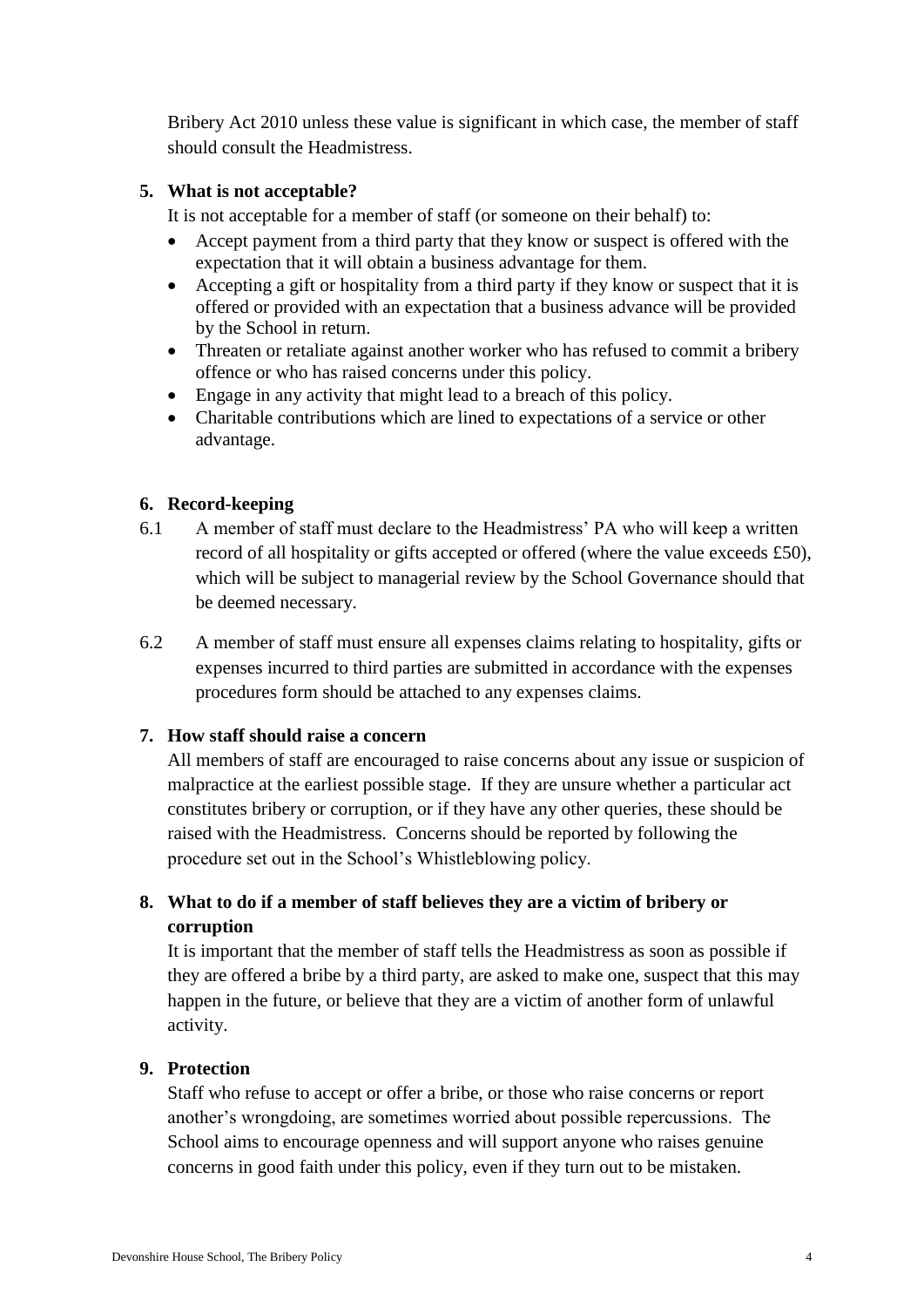#### <span id="page-4-0"></span>**10. Who is responsible for the policy?**

- 10.1 Governance have overall responsibility for ensuring this policy complies with the Schools legal and ethical obligations, and that all those under its control comply with it.
- 10.2 The Headmistress has primary and day-to-day responsibility for implementing this policy, and for monitoring its use and effectiveness and dealing with any queries on its interpretation.
- 10.3 The Headmistress is responsible for collating examples, monitoring records of gifts and hospitality and as a first point of call for possible concerns.
- 10.4 Management at all levels are responsible for ensuring those reporting to them are made aware of and understand this policy and are given adequate and regular training on it.
- 10.5 Training is given to all staff at the outset of their employment and there are regular reminders at Christmas and the end of the Summer term. This includes reference to the seriousness of the issue and the possibility of criminal charges.